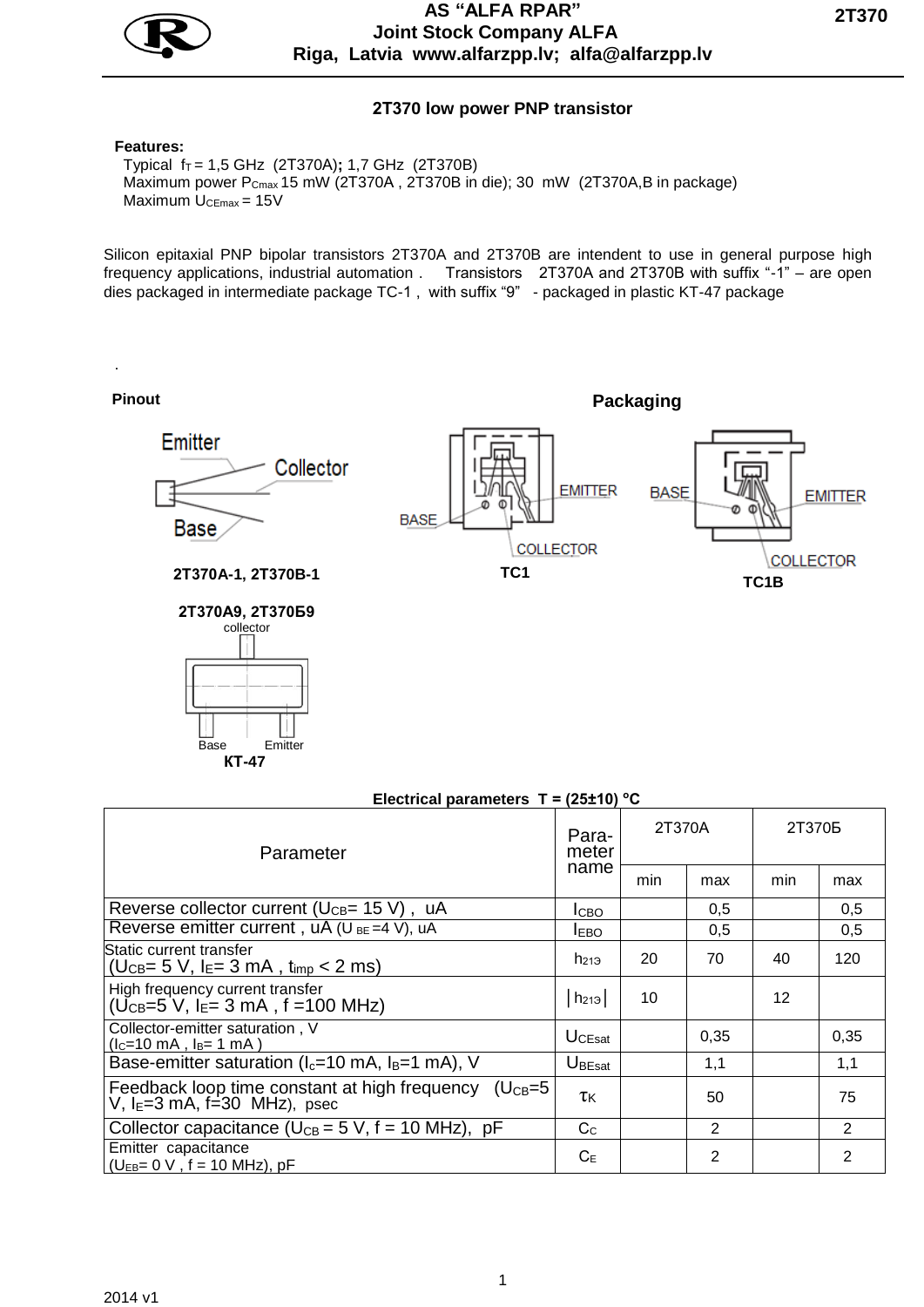

# **AS "АLFA RPAR" Joint Stock Company ALFA Riga, Latvia www.alfarzpp.lv; alfa@alfarzpp.lv**

| Maximum electrical parameters                                                                      |                   |                     |                                |             |  |  |  |
|----------------------------------------------------------------------------------------------------|-------------------|---------------------|--------------------------------|-------------|--|--|--|
| Parameter                                                                                          | Parameter<br>name | 2T370A,<br>2T370A9, | 2T370 <sub>b</sub><br>2Т370Б9, | <b>Note</b> |  |  |  |
| Maximum collector – base voltage, V                                                                | <b>UCBmax</b>     | 15                  | 15                             |             |  |  |  |
| Maximum collector-emitter voltage, V<br>R <sub>BF</sub> ≤1 kOhm<br>R <sub>BE</sub> ≤10 kOhm        | $U$ CEmax         | 15<br>10            | 12<br>10                       |             |  |  |  |
| Maximum emitter-base voltage, V                                                                    | <b>UBEmax</b>     | 4                   | 4                              |             |  |  |  |
| Maximum collector current, mA<br>$T \leq +50^{\circ}C$<br>$T = +85^{\circ}C$                       | lc <sub>max</sub> | 15<br>10            | 15<br>10                       |             |  |  |  |
| Impulse collector current $t_{\text{imp}} \leq 1$ usec, Q<br>$\geq$ 10, mA                         | ICImpmax          | 30                  | 30                             |             |  |  |  |
| Dissipated collector power, mW<br>T≤ +50°C (for 2T370A9,B9)<br>$T = +85^{\circ}C$ (for 2T370A9,B9) | P <sub>Kmax</sub> | 15(30)<br>8(16)     | 15(30)<br>8(16)                |             |  |  |  |
| Thermal resistance, °C/mW<br>2T370A-1, 2T370B-1<br>2T370A9, 2T370B9                                | $R_{T,n,c}$       | 5<br>2,5            | 5<br>2,5                       |             |  |  |  |

Note: 1 In temperature range +50°C - +85°C I<sub>Cmax</sub> decreases linearly.









Dependence  $H21_E$  from  $I_E$  Dependence  $H21_E$  from temperature